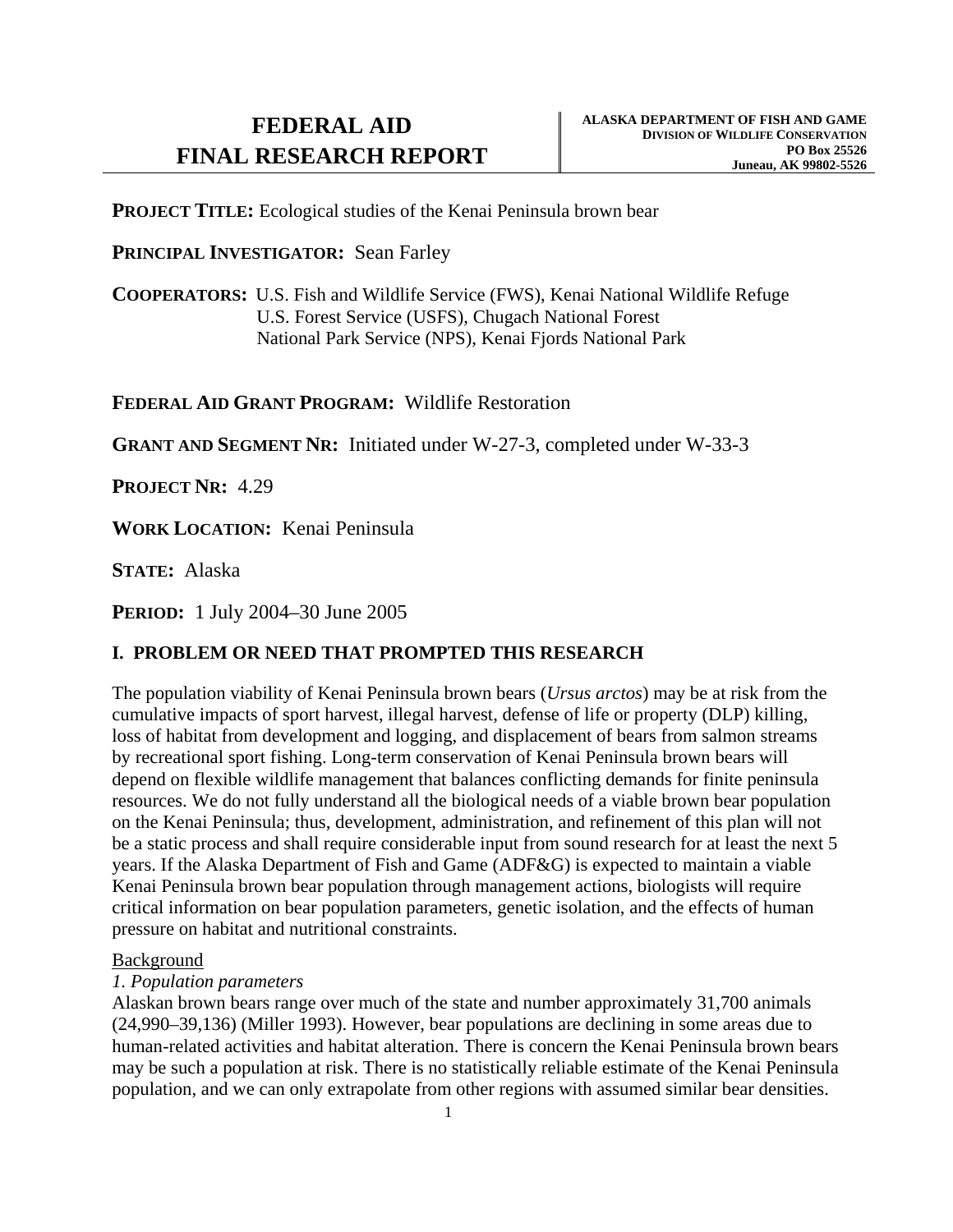Jacobs (1989) provided an initial estimate of 150–250 bears, which was later increased by ADF&G management biologists to 277 (Del Frate 1993). Both estimates are derived from a habitat capability model, but differ over the amount of available brown bear habitat on the Kenai Peninsula (8800 vs. 23,310 km<sup>2</sup>). It has been estimated (Jacobs 1989) that if the annual harvest of brown bears exceeds 7% of the population, the Kenai brown bears will not be self-sustaining (estimated from reproductive and population parameters and an assumed natural mortality rate of 5%). Therefore, the allowable annual harvest should not exceed 14–21 bears, if the population is estimated to contain 200–300 bears.

 Between 1985 and 1997 the estimated yearly kill of Kenai Peninsula brown bears was 18, 18, 12, 13, 7, 14, 15, 27, 23, 20, 15, 11, and 17 individuals ( $X = 16$ ; s.d = 5.5). Though the overall mean is within model limits, the years 1992–1994 were cause for alarm as the kill rate climbed to high levels. Further, the method(s) used to determine bear deaths resulting from DLP and the natural mortality rate (est. at 5%) have been questioned. If incorrect, either could drastically change the calculated allowable yearly kill of brown bears.

 The harvest of brown bears has recently exceeded estimates of sustained yield, forcing management personnel to shorten the hunting season length twice. Though the season was reduced in 1990, nevertheless the total annual kill climbed to 27 bears in 1992 and DLP-related bear deaths also increased. The fall bear season was closed by emergency order in 1995, 1996, 1997, and 1998, and the Board of Game shortened the fall 1994 hunting season. More recently the Board of Game voted to move the fall season to 15–31 October in order to provide more protection to female bears (Hicks 1998). In 1999 the spring hunt was closed by emergency order. Obviously, the hunting regulations are in a state of flux because of perceived changes in the bear population.

### *2. Genetic isolation*

 The Kenai Peninsula brown bear population may be further at risk of rapid decline if it is truly isolated from mainland brown bear populations. The Kenai Peninsula is connected to mainland Alaska by a narrow, 15-km-wide strip of land between Cook Inlet and Prince William Sound. Movement of brown bears through this strip is restricted by human development and physiographic features including 2 communities, 2 airstrips, 13 km of roads, 2 campgrounds, railroad tracks, a 3-km-long lake, and several glaciers. Approximately 250 gray wolves (*Canis lupus*) have been marked on the Kenai Peninsula over the past 20 years, and only 5 have been documented to move off the peninsula. Further, marked wolves from elsewhere in Alaska have never been documented to move onto the Kenai Peninsula (T. Bailey, pers. commun., USFWS). Gray wolves tend to disperse greater distances than brown bears (Mech 1970; Craighead and Mitchell 1992); thus, brown bear immigration/emigration on the Kenai Peninsula is likely minimal, and we cannot view mainland bears as a natural source of recruitment into the Kenai population. This isolation places the Kenai population at risk of extirpation.

### *3. Pressure on habitat and nutritional constraints of Kenai brown bears*

 The Kenai Peninsula has seen intensive human impacts on its wildlife habitat and populations. Gray wolves and caribou (*Rangifer tarandus*) were extirpated by poison and market hunting by 1915, and salmon populations were depressed by overfishing into the 1950s (Bangs et al. 1982). The resident human population increased from 24,600 to 43,600 in only 10 years (1977 to 1987)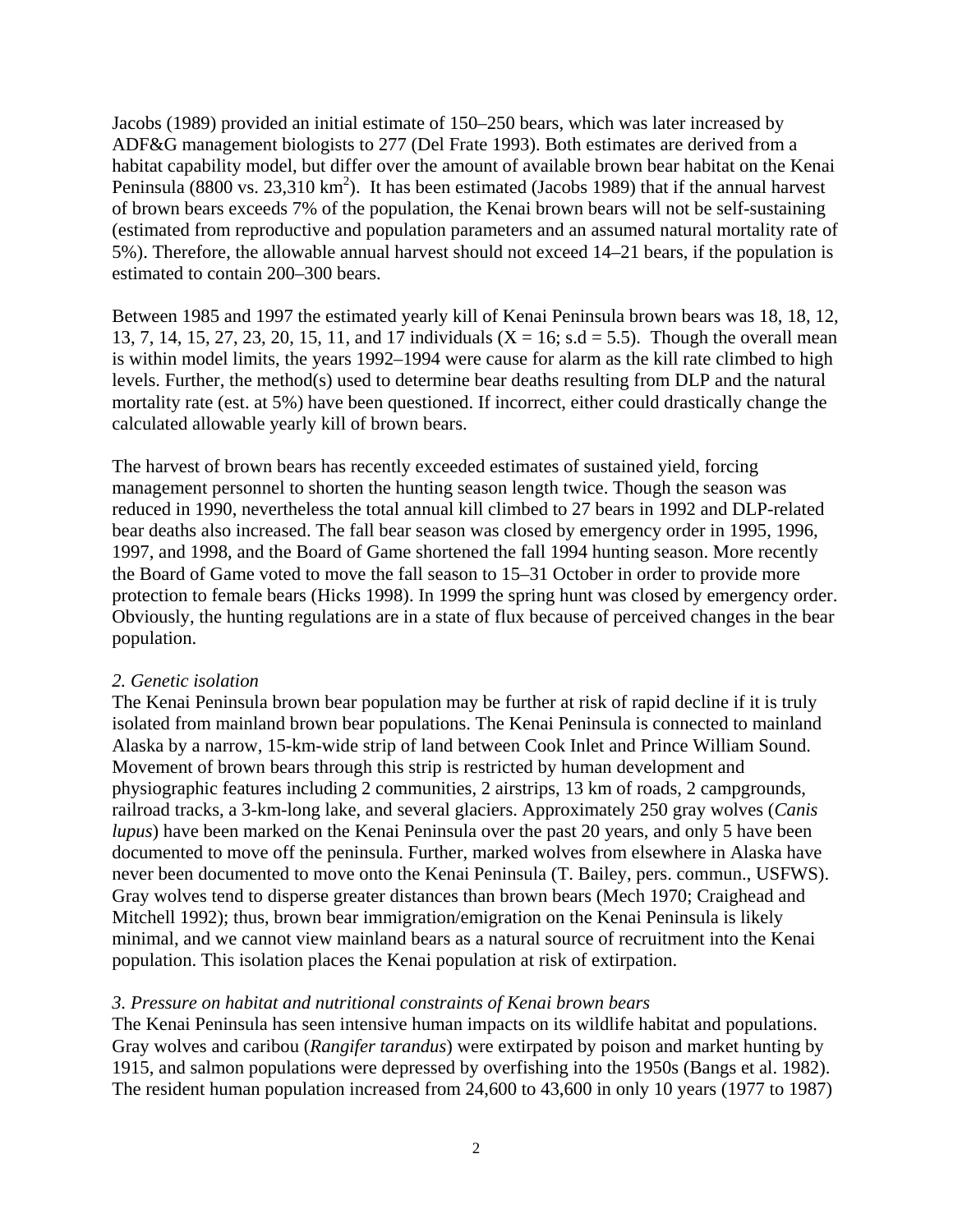(Bangs et al. 1982) and is now estimated to be 44,019 (Kenai Peninsula Borough records). Logging, mining, and development of human habitation on the peninsula has led to modifications or destruction of brown bear habitat.

The Kenai Peninsula is a very popular recreation region in Alaska and is the most easily accessible. Each year people spend approximately 1,000,000 visitor days on the Kenai Peninsula camping, fishing, hiking, hunting, and participating in other outdoor-related activities. The Kenai National Wildlife Refuge, the Chugach National Forest, and Alaska State Parks have responded to this pressure by proposing a multitude of campgrounds, hiking trails, and backcountry developments. Much of this activity is centered on the Kenai River watershed and its associated salmon runs, which are heavily used by the bears.

Timber on the Kenai Peninsula is experiencing a widespread die-off from infestation of spruce bark beetle (*Dendroctonus rufipennis* Kirby). Over 1.2 million of the 2.2 million acres of peninsula forest (primarily white spruce [*Picea glauca*]) have been infected by the bark beetle (Hall 1992). Foresters estimate that 397,771 acres are actively infested (Hennon et al. 1994), which has prompted calls for a vigorous timber harvest program. The proposed logging sales include approximately 37,600 acres of identified brown bear habitat (Jacobs 1989), and to date 85,000 acres of peninsula land have been cut and 275–300 miles of unregulated logging roads constructed (Steve Albert, ADF&G-Habitat Division, pers. comm.). Clearly, the massive beetle infestation and its concomitant logging pressure will cause landscape scale changes across the Kenai Peninsula forest ecosystem for many years. Unfortunately, we do not have enough information on brown bear habitat requirements to predict the effect(s) of such landscape scale changes on the brown bear population. This concern for the bear population has been identified by other management agencies. The Chugach National Forest and the Kenai National Wildlife Refuge have identified the brown bear as a management indicator species and ADF&G has formally identified the Kenai Peninsula brown bear population as a "Population of Special Concern." The latter designation indicates the population is recognized to be at risk of extirpation.

## **II. REVIEW OF PRIOR RESEARCH AND STUDIES IN PROGRESS ON THE PROBLEM OR NEED**

In 1984 an Interagency Brown Bear Study Team (IBBST) was formed to collect information crucial to management of Kenai Peninsula brown bears and to function as a clearinghouse for research on the Kenai bears. Founding members included the ADF&G, FWS, and the USFS. The NPS joined in 1990. The IBBST initiated its first research in 1984 and produced a draft management plan 5 years later (Jacobs 1989). Recently the IBBST designed a cumulative effects model to assess the effects of management practices on brown bears (Suring et al. 1994), in hopes of providing an analytical tool to evaluate the impact to bears from human activity on all state, federal, and private lands. Habitat capability/cumulative effects models for brown bears have been created for other populations and have been used by land and wildlife management agencies (Christensen and Madel 1982; Christensen 1985; Weaver et al. 1985; Young 1985; Schoen et al. 1994). Currently the IBBST is awaiting the development of a peninsula-wide vegetation map in order to validate assumptions used in the cumulative effects model.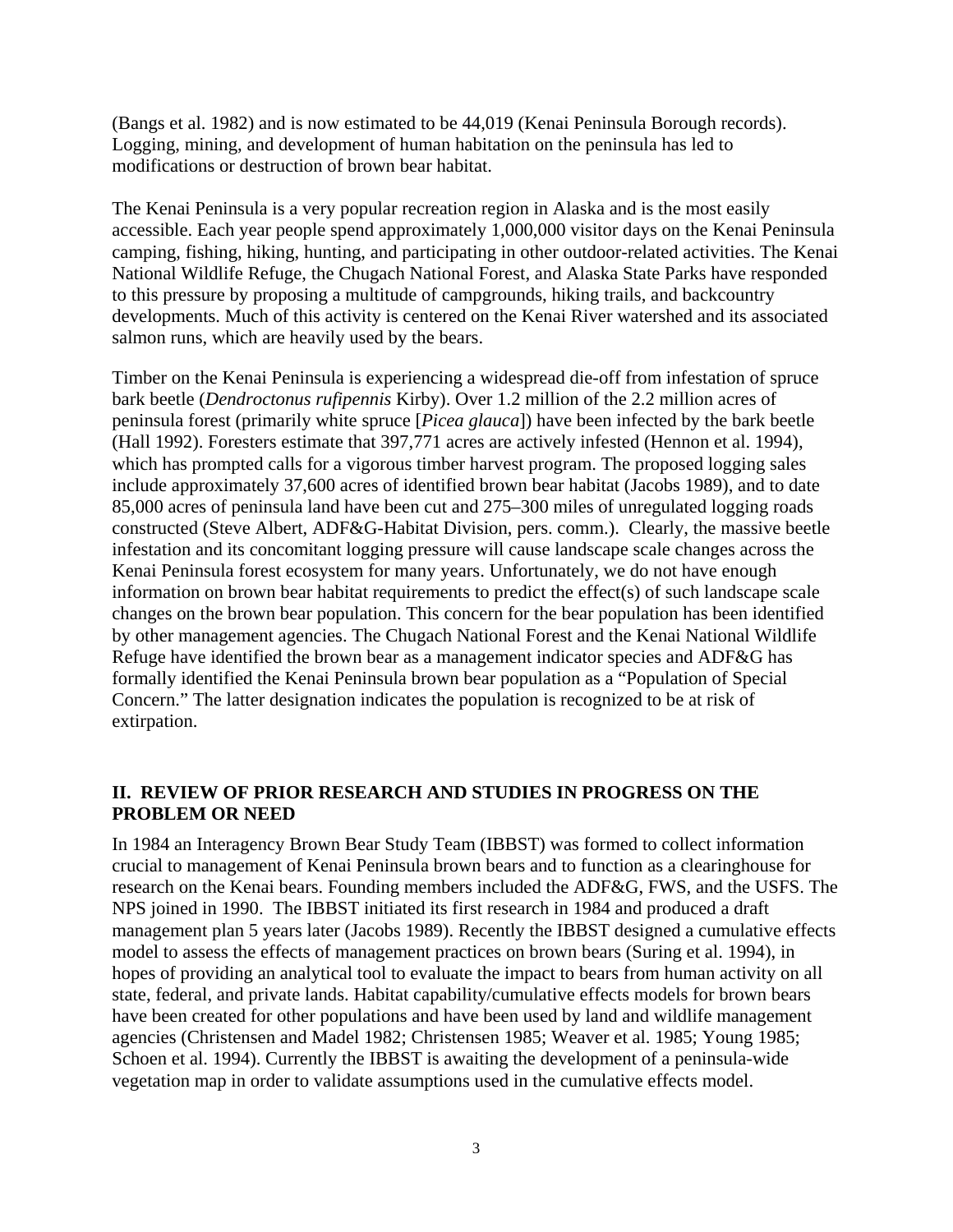The IBBST has also collected data on brown bear habitat use, identified some bear travel corridors in high use salmon areas, begun preliminary collection of population demographics, and funded research detailing nutritional resources used by bears (Hilderbrand et al. 2000a; Hilderbrand et al. 2000b; Hilderbrand et al. 2000c; Hilderbrand et al. 2000d; Jacoby et al. 1999).

# **III. APPROACHES USED AND FINDINGS RELATED TO THE OBJECTIVES AND TO PROBLEM OR NEED**

OBJECTIVES 1 AND 2: Assess survivorship and recruitment to evaluate perceived population trends seen in recapture data. Determine if Kenai brown bears represent a population exhibiting large litter sizes and early weaning.

 From 1995 through 2004 a total of 89 bears were collared on the Kenai Peninsula. Adult female survivorship for this period was 0.919 (0.952–0.86 upper and lower 95% CL). Mean inter-birth interval was 3.23 years (s.d.  $= 0.44$ ) and annual birth rate was 0.342 female cubs per female. Litter size was 2.21 for cubs of the year (COY) and 2.11 for litters of yearlings and 2-year olds. Survivorship for cubs of the year was 0.683 (0.75–0.62 upper and lower 95% CL). Yearling survivorship was 0.587 (.0673–.501 upper and lower CL). Lambda (finite rate of population increase) was 1.018 (1.104–.9508 95% CL). Annual yield was calculated to be 2.49 for the period of 1995–2004.

 The Kenai brown bear population has not been censused; however, a habitat-based estimate of 277 animals is used for management purposes. Assuming a 50:50 sex ratio provides a breeding population of 138 females.

OBJECTIVE 3: Measure the degree of heterozygosity seen in the Kenai brown bears, and calculate an "effective population size"  $(N_e)$ .

We collected data from 20 bi-parentally inherited microsatellite loci, and nucleotide sequence from the maternally inherited mitochondrial DNA (mtDNA) control region to determine levels of genetic variation of the brown bears of the Kenai Peninsula. Nuclear genetic variation was similar to that observed in other Alaskan peninsular populations. We detected no significant inbreeding, no genetic signature of a recent bottleneck, and found no evidence of population substructuring on the Kenai Peninsula. Kenai brown bears have lower levels of mtDNA haplotypic diversity relative to other brown bear populations.

Rather than calculate effective population size, we calculated critical  $M$  values ( $M<sub>C</sub>$ ), using a prebottlenecked effective population size  $(N_e)$  of between the one quarter (Allendorf et al. 1991) the estimated range of the population size (Jacobs 1989; Miller 1993; Del Frate 1993). Critical M values can be used to detect reductions within populations that have occurred historically (approximately over 100 generations). There is no evidence of a recent severe bottleneck on the Kenai Peninsula based on heterozygosity excess; however, a significantly low *M* suggests the Kenai population may have been reduced during more historical times (up to and over 100 generations ago), perhaps coupled with a long recovery in a small post-reduction population.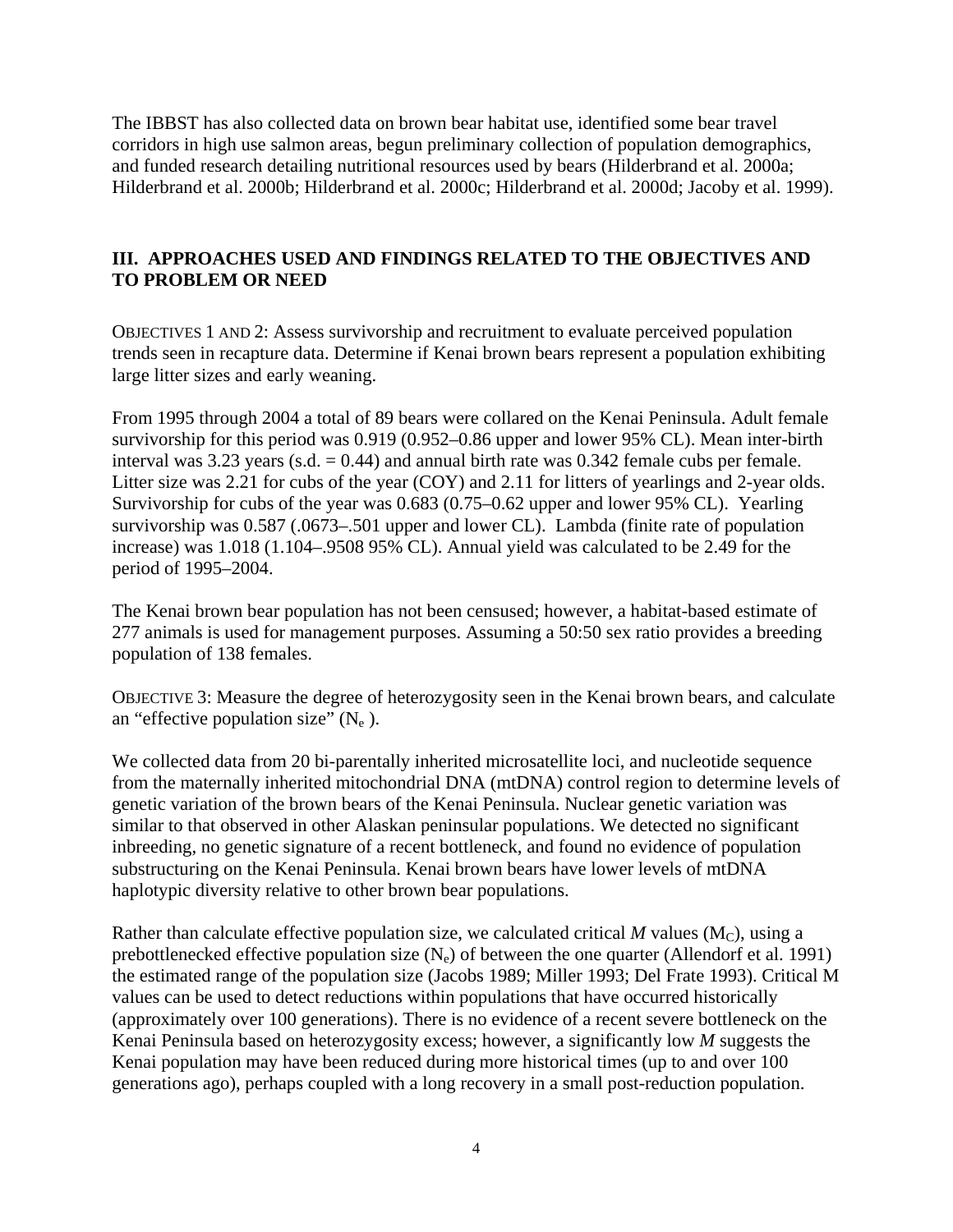A manuscript reporting this work has been submitted for publication.

OBJECTIVE 4: Assess habitat use, identify key travel corridors, and quantify the nutritional resource needs of adult male brown bears.

 We used global positioning system (GPS) locations from brown bears (*Ursus arctos*) on the Kenai Peninsula of Southcentral Alaska to illustrate a technique that identifies functional corridors from animal movement characteristics across a landscape. We derive density, speed, and the angular deviation of movement from paths drawn between locations. We use a cluster analysis to classify the landscape into non-habitat, primary habitat, and corridors. We identify areas with high amounts of sinuous movement as primary habitat patches and areas with high amounts of very directional, fast movement as highly functional bear corridors. We examine differences among landscape functions with a classification tree. Primary habitat was associated with fishable reaches of salmon streams. Bear corridor locations were characterized by a combination of factors constraining movement, such as large lakes and land cover types and most-efficient paths between fishable reaches of salmon streams. The time between bear locations and scale of analysis influenced the number and size of corridors identified. Bear locations should be collected at intervals  $\leq 6$  hours to correctly identify travel corridors. Our corridor identification technique will help managers move beyond the theoretical discussion of corridors and linkage zones to active management of landscape features that will preserve connectivity. A manuscript reporting this work has been submitted.

Highway construction and expansion through bear habitat can negatively affect brown bear, *Ursus arctos*, populations. We examined the spatial and temporal distribution of brown bear crossings of the Sterling and Seward Highways on the Kenai Peninsula. Four of 13 bears crossed the highway less frequently than expected. While locations where bears crossed the highway were clustered, none of the spatial models strongly explained the observed clustering. Bears were more likely to cross the highway during nighttime. Bear movements were faster and more perpendicular to the highway as bears approached and crossed the highway. Further study is needed to determine the appropriate number and location for placement of highway crossing structures in this region. A manuscript reporting this work has been submitted.

We used bear locations obtained with GPS collars and digital elevation models (DEMs) to examine whether cost of locomotion (COL) correlates with reproductive status and reproductive success in brown bears on the Kenai Peninsula. Estimates of mean hourly distance moved increased slightly when elevation was incorporated into distance estimates, but decreased when locations were sampled at less frequent time intervals. No statistically significant differences were detected among bears of different reproductive status, reproductive success, or landscape inhabited. Our estimates of COL (1656 kcal/ day) are around 10% of the energy costs to bears while they are active. Thus, the influence of COL relative to overall metabolic costs may still be important. Knowledge of how COL is affected by topography is necessary. An abstract reporting these results has been submitted for presentation at the next international conference on Bear Research and Management.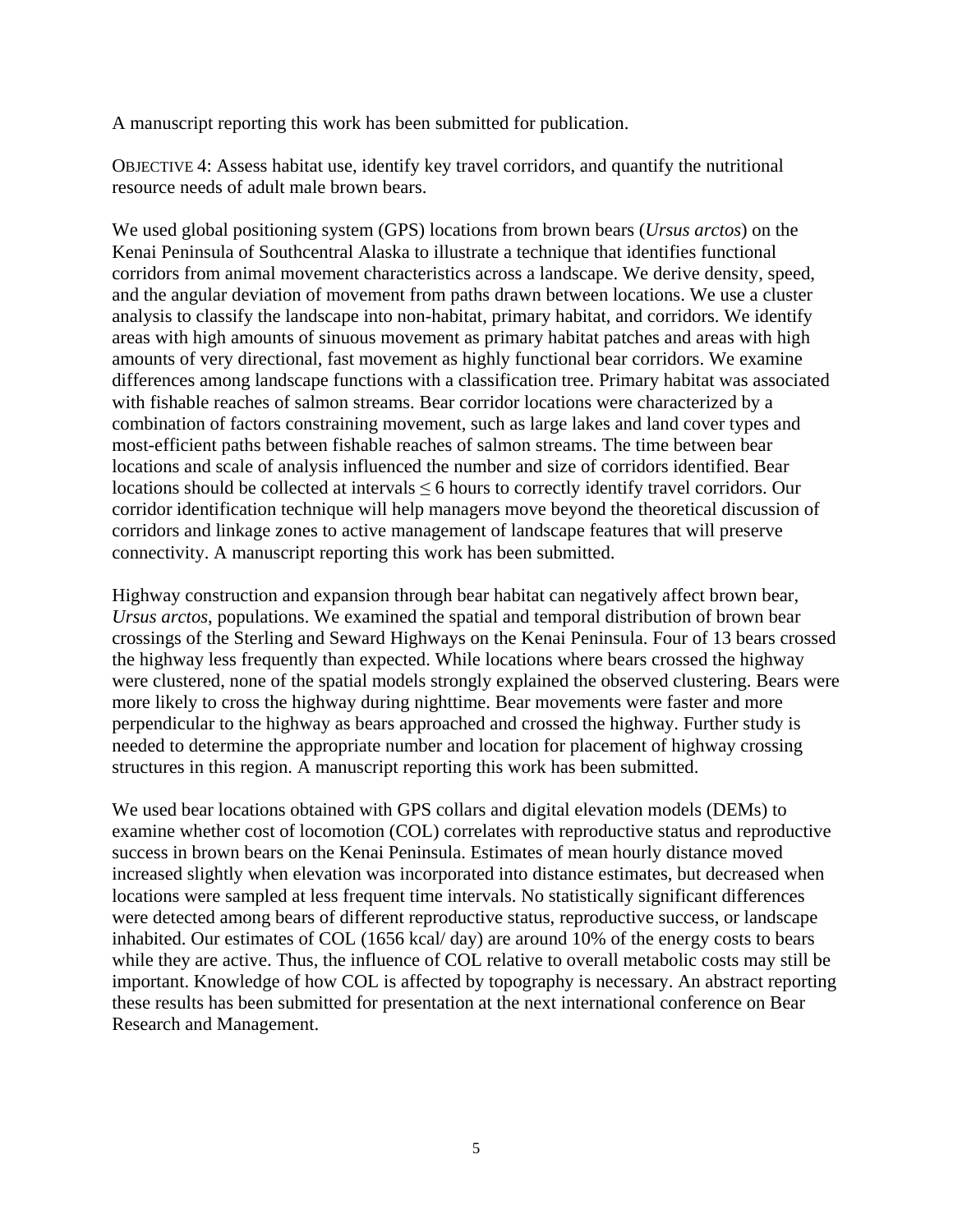It was determined that the technology needed to safely collar large Kenai Peninsula brown bear males did not exist during this study period. A few (3–5) males were collared, but all shed their collars within a week of collaring.

OBJECTIVES 5 AND 6: Experimentally evaluate if the management concept of "buffers" has biological relevance to Kenai brown bears, and continue to evaluate and refine the cumulative effects model.

We describe landscape use of female brown bears (*Ursus arctos*) on the Kenai Peninsula to aid in the development of management strategies. VHF and GPS radio collars, fitted to 43 adult female brown bears, provided >28,000 radio relocations, which were used to describe habitat use patterns by season and reproductive condition (with or without cubs) at landscape and use-area scales. Resource selection functions indicated that in the spring, female brown bears without cubs were associated with areas with low densities of human developments and roads, as well as with riparian areas that would receive summer salmon (*Oncorhynchus* spp.) runs. In contrast, during the spring, female brown bears with cubs associated with upland habitats, which could indicate an avoidance of other brown bears and people. Streams with a high potential for containing spawning salmon positively influenced summertime distribution of female bears without cubs. Female brown bears with cubs used similar streams; however, these female brown bears also frequented streams with lower potential for containing spawning salmon, apparently in an effort to avoid concentrations of brown bears. Female brown bears with cubs also selected habitats that were close to cover and avoided areas that were accessible to humans via roads. Resource managers may use this information to help conserve the brown bear population on the Kenai Peninsula.

OBJECTIVE 7: Develop and apply new technologies (e.g., video collars, triaxial accelerometers) to ecological studies of bears. No work was accomplished on this objective.

# **IV. MANAGEMENT IMPLICATIONS**

While large litters have been observed for some Kenai brown bears, the mean litter size for COY is in agreement with sizes recorded for other brown/grizzly populations (Wielgus et al. 1994; McLellan 1988). The litter size of 2.21 for COY is slightly larger than the mean value of 2.1 calculated from Table 4 in McLellan (1994). The Kenai brown bear population has an inter-birth interval of 3.23, which is slightly less than the mean interval of 3.6 in McLellan (1994). Thus, the Kenai population appears to possess a slightly, but not significantly, larger litter size. There are no indications that the Kenai brown bears exhibit early weaning, as the measured inter-birth interval is similar to that found in other bear populations that wean their young at 2 years of age.

The combination of population parameters derived from radiocollaring work and data from the genetics analysis lead to the conclusion the Kenai brown bear population has been stable in the past, and under static environmental conditions, should remain stable. However, the low haplotypic diversity may indicate an extreme amount of differential productivity in the population, which in turn would make the population susceptible to changes in habitat and food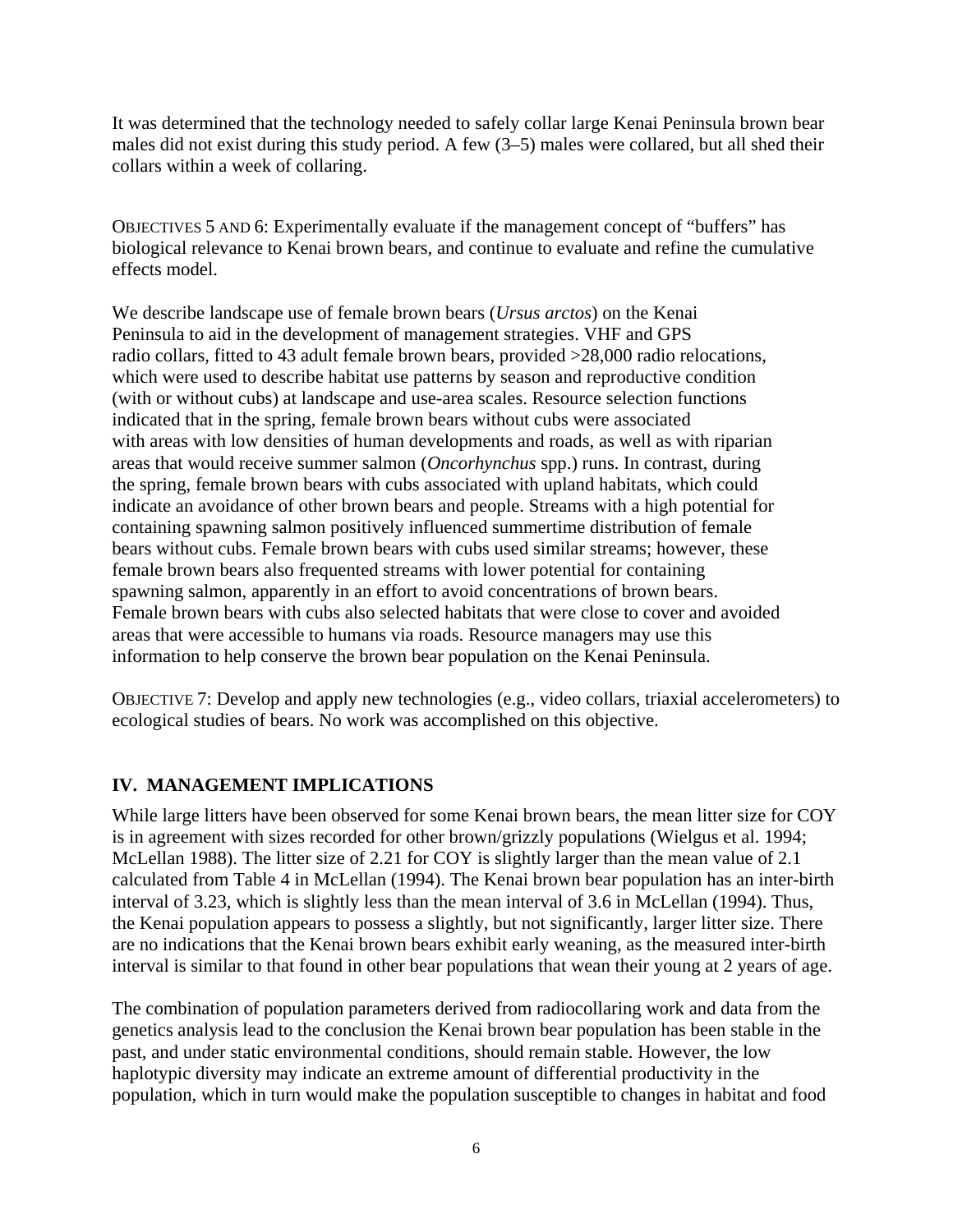resources. Given the continual increase of human development on the Kenai Peninsula, and the increasing recreational uses of the Kenai by people, it is very likely that the Kenai Peninsula brown bear population could be at risk of depletion. The last extant refuge for the bears is on the lands of the Kenai National Wildlife Refuge and portions of the Chugach National Forest. The remaining areas of the peninsula are either unsuited for bears by virtue of geology or by virtue of increasing road development and use by people.

 Kenai Peninsula brown bears travel across the landscape along both stream/river courses, in primary habitat, and through corridors. Highway crossings by bears will continue to be problematic and highly dependent on traffic density and timing. The bears are motivated to travel in large part for breeding opportunities and for access to salmon streams. As highway development continues on the Kenai, the density of traffic will continue to bisect some travel corridors now used by bears. Other corridors, such as along the east and west lake edges of Skilak Lake and the east edge of Tustumena Lake, are clearly preferential routes for the bears.

Access to fishable reaches of salmon streams will remain a critical survival component for Kenai brown bears. The animals need sufficient streamside cover to ensure safety of family groups during and after fishing, and current management prescriptions for riparian buffers are inadequate. The bears need sufficient access to fishable stream segments that have low-risk of human-bear interactions and are large enough to allow bear-bear interactions. The Russian River recreational fishery is a prime example of good intentions creating a critically dangerous setting for people and bears on salmon streams. Recreational fisheries need to be managed with the recognition that brown bears will be attracted to some types of fisheries, and the management of those fisheries must be accomplished with consultation of wildlife conservation staff recommendations. It is clear that to do otherwise will create discrete locations that will become population sinks for brown bears through killings by DLP and/or management actions for public safety.

# **V. SUMMARY OF WORK COMPLETED ON JOBS IDENTIFIED IN ANNUAL PLAN FOR LAST SEGMENT PERIOD ONLY**

Job 1. Radiocollaring, tracking and population assessment.

In fall of 2004 handled 5 females for re-collaring. In spring 2005, two bears were recollared, and 2 new bears were collared. There were no capture-related mortalities. Population assessment done. (See Section III.)

Job 9. Publication/report writing.

Co-author of four reports listed under Section VII.

# **VI. ADDITIONAL FEDERAL AID-FUNDED WORK NOT DESCRIBED ABOVE THAT WAS ACCOMPLISHED ON THIS PROJECT DURING THE LAST SEGMENT PERIOD, IF NOT REPORTED PREVIOUSLY**

**None**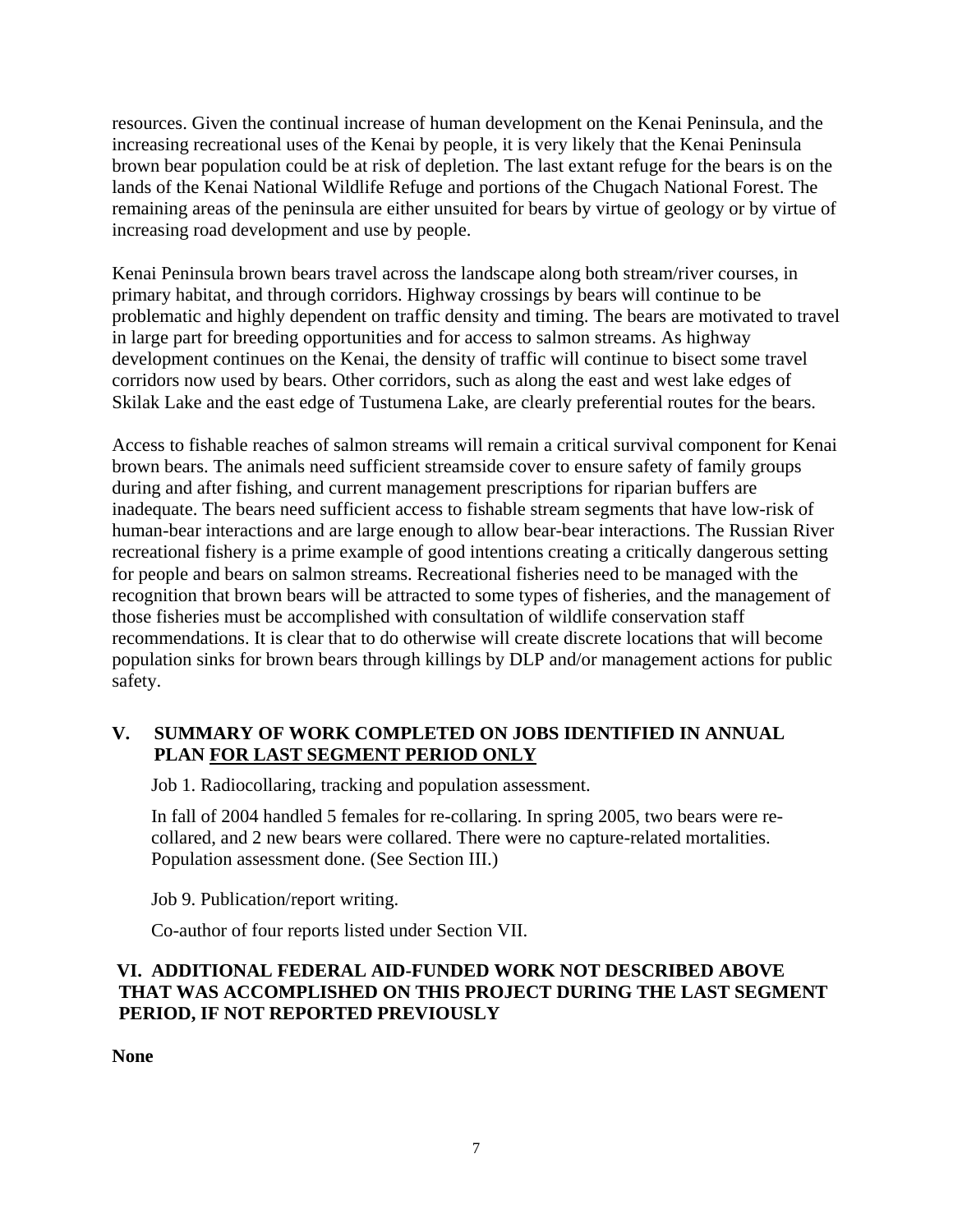## **VII. PUBLICATIONS**

Graves, T. A., S. D. Farley, and C. Servheen. Frequency and distribution of highway crossings by Kenai Peninsula brown bears. Accepted for publication by Wild. Bulletin.

Graves, T. A. , S. D. Farley, and M. I. Goldstein. Cost of locomotion by Kenai brown bears: application of GPS collected location data and digital elevation models. (to be presented at International Bear Association conference, submitted to Ursus).

Graves, T. A., S. D. Farley, M. I. Goldstein, and C. Servheen. Identification of functional corridors with movement characteristics of brown bears on the Kenai Peninsula, Alaska. Submitted to Landscape Ecology.

Suring, L. H., S. D. Farley, G. V. Hilderbrand, S. Howlin, W. E. Erickson, M. I. Goldstein. (In review, Journal of Wildlife Management). Patterns of landscape use by female brown bears on the Kenai Peninsula, Alaska.

# **VIII. RESEARCH EVALUATION AND RECOMMENDATIONS**

In order to adequately assess the population dynamics of Kenai brown bears an additional 10–15 females need to be collared and included in the sample pool. The current sample of collared animals (16) is not adequate to provide reasonable statistical precision for population dynamic estimates.

Effort needs to be put into developing a population dynamic model that incorporates both telemetry data and genetics-based variables of heritability. The intent of this model should be to determine the extent, geographic location, and matrilines with differential productivity in the Kenai population. This information will be critical to establishing a sound management plan for ensuring the continued viability of the Kenai brown bear.

Considerable additional effort needs to be put into utilizing information gathered from geneticsbased research. These will prove to be powerful tools for wildlife managers, and depending upon the question, can be less expensive and quicker to implement than classical techniques. For example, a 2-year study completed as a master's thesis was instrumental in addressing the critical question of the degree of genetic isolation experienced by the Kenai brown bear population. It may not have been possible to even address that question by only applying classical radiocollaring techniques. We will improve our understanding of the true population dynamics of the Kenai brown bear population by extending our sample collection to the closest regions near the Kenai Peninsula, and by ensuring their timely analysis.

# **IX. PROJECT COSTS FROM LAST SEGMENT PERIOD ONLY**

### **Stewardship Investment items purchased:** None

**Total Costs** 

FEDERAL AID SHARE \$85,126 STATE SHARE \$28,375 = TOTAL \$113,501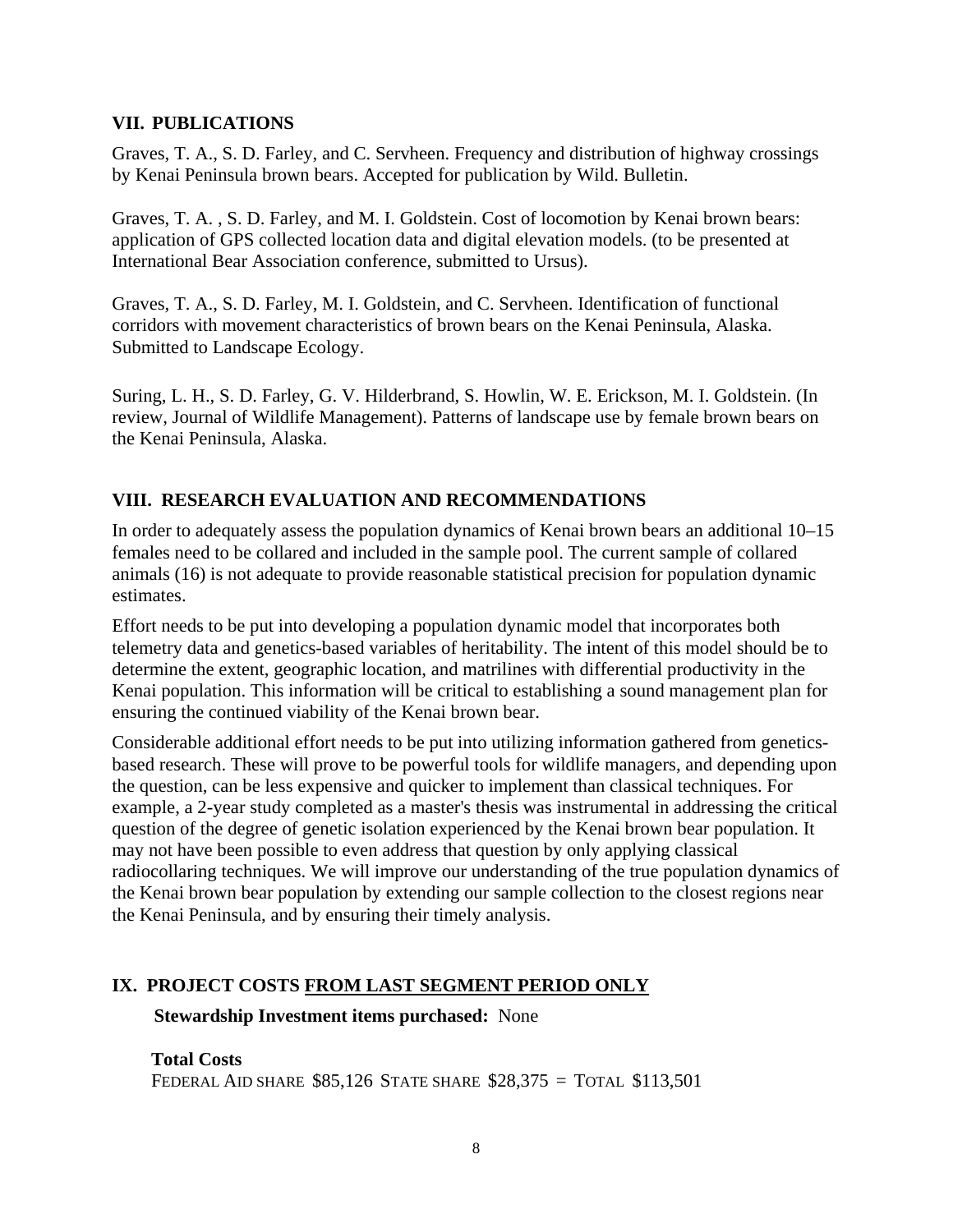# **X**. **APPENDIX**

## **LITERATURE CITED**

Allendorf F. W., R. B. Harris, and L. H. Metzgar. 1991 Estimation of effective population size of grizzly bears by computer simulation. In: Proceedings of the Fourth International Congress of Systematics and Evolutionary Biology. Fourth Discords Press, Portland, Ore. p. 650–654.

Bangs, E. E., T. H. Spraker, T. N. Bailey, and V. D. Berns. 1982. Effects of increased human populations on wildlife resources on the Kenai Peninsula, Alaska. Trans. North Am. Wildl. And Nat. Res. Conf. 47:605–616

Christensen, A. G. 1985. Cumulative effects analysis: origins, acceptance, and value to grizzly bear management. In: G. P. Contreras and K. E. Evans, editors. Proc. Grizzly bear habitat symposium. U.S. Forest Service Gen. Tech. Rep. INT-207. p. 213–216.

Christensen, A. G., and M. J. Madel. 1982. Cumulative effects analysis process - grizzly habitat component mapping. U.S. Forest Service, Kootenai Natl. For., Libby, Mont. 60 p.

Craighead, F. C. and J. A. Mitchell. 1982. Grizzly bear. In: J. A. Chapman and G. A. Feldhamer, editors. Wild mammals of North America. Johns Hopkins Univ. Press. Baltimore p. 515–556.

Del Frate G. G. 1993. Units 7 and 15 Brown Bear. In: S. Abbott, editor. Management Report of Survey Inventory Activities 1 July 1990–30 June 1992. ADF&G. Fed. Aid in Wildl. Rest. Proj. W-23-4 and W-23-5. Study 4.0. p. 49–57.

Hall, J. 1992. Report to the Kenai Peninsula Borough on the impacts of spruce bark beetle infestation. Memo.

Hennon, P., R. Mask, and E. Holsten. 1994. Forest health management report: forest insect and disease conditions in Alaska - 1993. U.S. Forest Service, Gen. Tech. Rep. TP-40. 36 p.

Hicks, M. V., editor. 1998. Brown bear survey-inventory activities, annual performance report, Units 7 and 15 Kenai Peninsula. ADF&G, Fed. Aid.in Wildl. Restor. Proj. W-27-1. p. 5.

Hilderbrand, G. V., T. A. Hanley, C. T. Robbins, and C. C. Schwartz. 1999. Role of brown bears (*Ursus arctos*) in the flow of marine nitrogen in a terrestrial ecosystem. Oecologia 121:546–550.

Hilderbrand, G. V., C. C. Schwartz, C. T. Robbins, M. E. Jacoby, T. A. Hanley, S. M. Arthur, and C. Servheen. 1999. Importance of meat, particularly salmon to body size, population productivity, and conservation of North American brown bears. Canadian Journal of Zoology 77:132–138.

Hilderbrand, G. V., S. G. Jenkins, C. C. Schwartz, C. T. Robbins, and T. A. Hanley. 1999. Effect of seasonal, dietary meat on changes in body mass and composition of wild and captive brown bears. Canadian Journal of Zoology 77:1623-1630.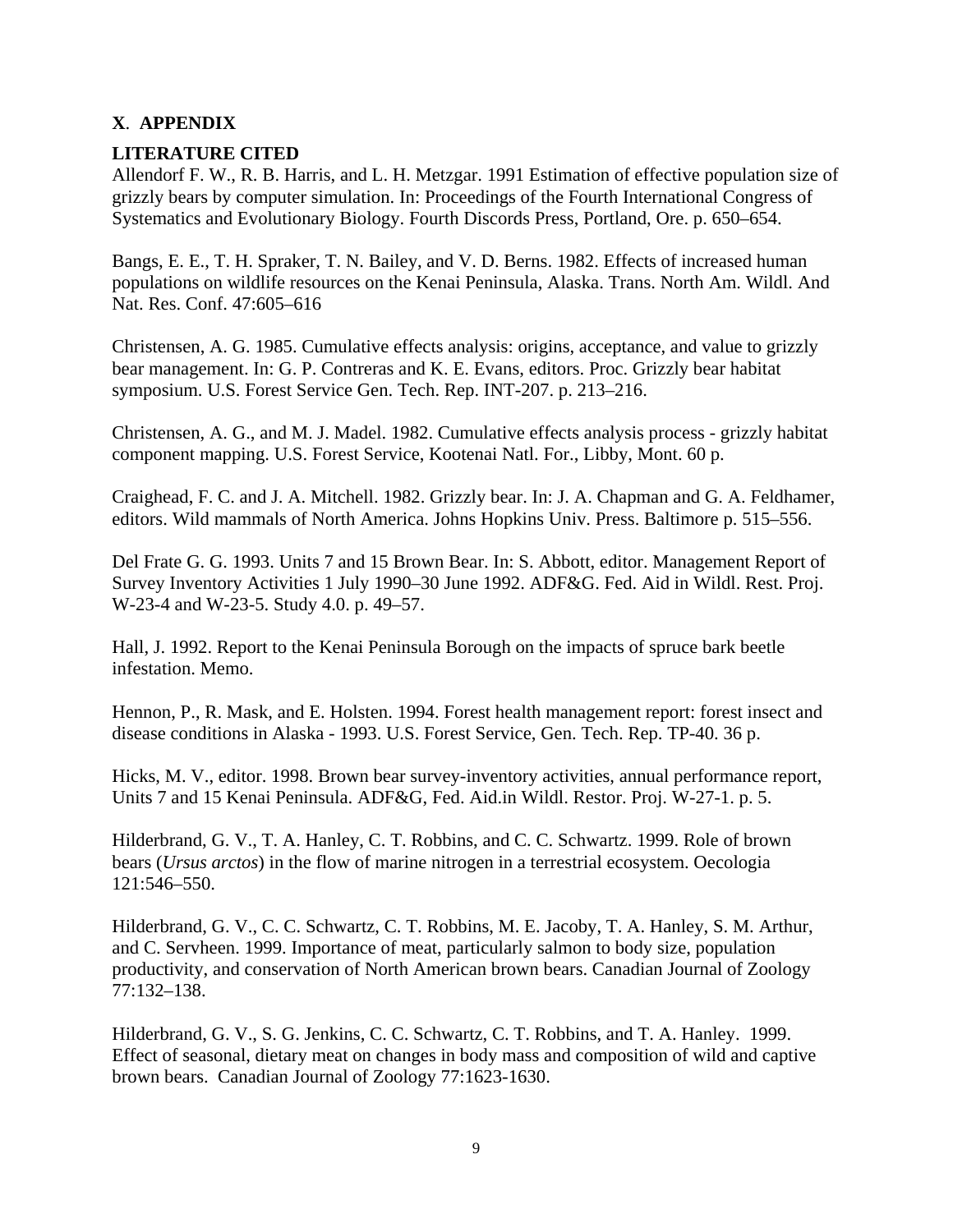Hilderbrand, G. V., C. C. Schwartz, C. T. Robbins, and T. A. Hanley. 2000. Effect of hibernation and reproductive status on body mass and condition of coastal brown bears. Journal of Wildlife Management 64:178-183.

Jacobs, M. J. 1989. An initial population analysis and management strategy of Kenai Peninsula brown bears. M.S. thesis, W. Va. Univ., Morgantown. 205 p.

Jacoby, M. E., G. V. Hilderbrand, C. Servheen, C. C. Schwartz, S. M. Arthur, T. A. Hanley, C. T. Robbins, and R. Michener. 1999. Trophic relationships of brown and black bears in several western North American ecosystems. J. Wildl. Manage. 63:921–929.

 McLellan, B. N. 1988. Dynamics of a grizzly bear population during a period of industrial resource extraction. III. Natality and rate of increase. Can. J. Zool. 67: 1865–1868.

McLellan, B. 1994. Density-dependent population regulation of brown bears. In: M. Taylor, editor. Density-dependent population regulation in black, brown, and polar bears. Int. Conf. Bear Res. and Manage. Monogr. Series No. 3. p. 15–24.

Mech, L. D. 1970. The wolf: the ecology and behavior of an endangered species. Nat. Hist. Press, Garden City, N.Y. 384 p.

Miller S. D. 1993. Brown bears in Alaska: a state wide management overview. ADF&G, Wildl. Tech. Bull., 11, Juneau. 40 p.

Schoen, J. W., R. W. Flynn, L. H. Suring, K. Titus, and L. R. Beier. 1994. Habitat-capability model for brown bear in Southeast Alaska. Int. Conf. Bear Res. And Manage. 9:327–337.

Suring, L. H., K. R. Barber, C. C. Schwartz, T. N. Bailey, W. C. Shuster, and M. D. Tetreau. 1998. Analysis of cumulative effects on brown bears on the Kenai Peninsula, Southcentral Alaska. Ursus 10:107–117.

Weaver, J., R. Escano, D. Mattson, T. Pulchlerz, and D. Despain. 1985. A cumulative effects model for grizzly bear management in the Yellowstone ecosystem. In: G.P. Contreras and K.E. Evans, editors. Proc. Grizzly bear habitat symposium. U.S. Forest Service Gen. Tech. Rep. INT-207. p. 234–246.

Weilgus, R. B., F. L. Bunnell, W. L. Wakkinen, and P. E . Zagar. 1994. Population dynamics of Selkirk mountain grizzly bears. J. Wild. Manage. 58(2):266–272

Young, D. L. 1985. Cumulative effects analysis of grizzly bear habitat on the Lewis and Clark National Forest. In: G. P. Contreras and K. E. Evans, editors. Proc. Grizzly bear habitat symposium. U.S. Forest Service Gen. Tech. Rep. INT-207. p. 217–221.